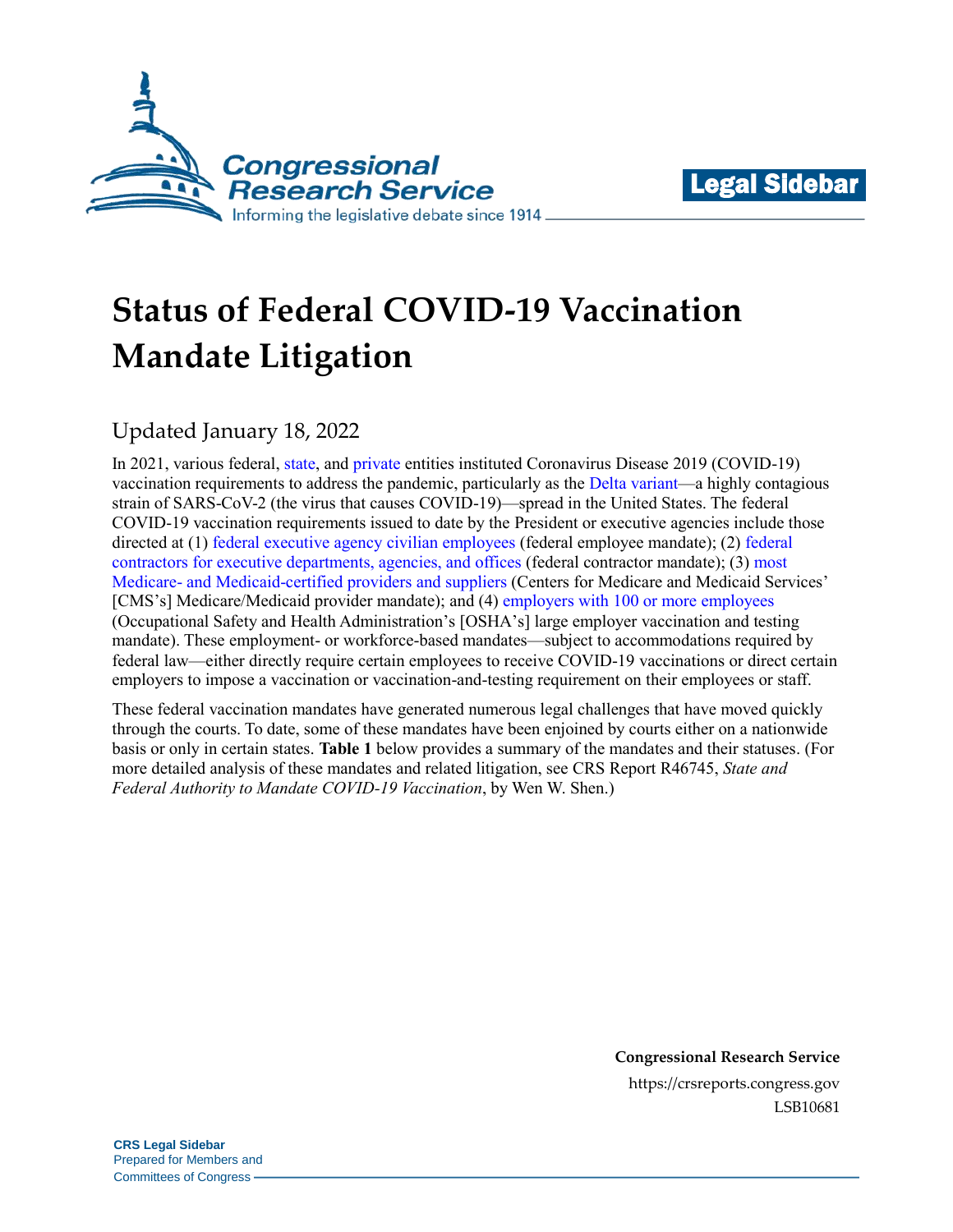<span id="page-1-0"></span>

| Federal<br>Mandate                                                          | <b>Statutory</b><br><b>Authority</b>                                                                    | Covered<br>Individuals/<br><b>Entities</b>                                                                                    | Vaccination<br>Requirement                                                                                                                                                                                                                                                                                                                                                                                                                                                                                   | Compliance<br>Deadline(s)                                                                                                                                                                                                                                                                                                                  | <b>Status</b>                                                                                                                                                                                                                                                                                                                                                   |
|-----------------------------------------------------------------------------|---------------------------------------------------------------------------------------------------------|-------------------------------------------------------------------------------------------------------------------------------|--------------------------------------------------------------------------------------------------------------------------------------------------------------------------------------------------------------------------------------------------------------------------------------------------------------------------------------------------------------------------------------------------------------------------------------------------------------------------------------------------------------|--------------------------------------------------------------------------------------------------------------------------------------------------------------------------------------------------------------------------------------------------------------------------------------------------------------------------------------------|-----------------------------------------------------------------------------------------------------------------------------------------------------------------------------------------------------------------------------------------------------------------------------------------------------------------------------------------------------------------|
| Federal<br><b>Employee</b><br><b>Mandate</b><br>(Executive<br>Order 14,043) | 5 U.S.C.<br>§§ 3301,<br>3302, 7301                                                                      | Federal executive<br>branch employees                                                                                         | Employees must be fully<br>vaccinated <sup>a</sup> unless granted<br>a legally required<br>exception based on a<br>disability/medical<br>condition or a sincerely<br>held religious belief.<br>Remote-working<br>employees are subject to<br>requirement.                                                                                                                                                                                                                                                    | Receive a one-dose<br>vaccine or two-<br>dose vaccine series<br>by November 8,<br>2021.<br>Be fully vaccinated<br>by November 22,<br>2021.                                                                                                                                                                                                 | In effect                                                                                                                                                                                                                                                                                                                                                       |
| Federal<br>Contractor<br>(Executive<br>Order 14,042)                        | 40 U.S.C.<br>$§$ 101 et seq.;<br>3 U.S.C.<br>§ 301                                                      | Federal<br>contractors/<br>subcontractors<br>that have a<br>covered contract<br>with executive<br>departments and<br>agencies | Covered contractors<br>must ensure covered<br>contractor-employees are<br>fully vaccinated, except in<br>circumstances where an<br>employee is legally<br>entitled to an exemption<br>based on a<br>disability/medical<br>condition or a sincerely<br>held religious belief.<br>Remote-working covered<br>contractor-employees are<br>subject to requirement.                                                                                                                                                | As of January 18,<br>2022, covered<br>contractor-<br>employees must be<br>fully vaccinated on<br>the first day of<br>performance on a<br>new contract or<br>the renewal,<br>extension, or<br>exercised option of<br>an existing<br>contract.                                                                                               | Enjoined by courts:<br>Kentucky v. Biden,<br>No. 21-6147), 2022<br>WL 43178 (6th Cir.<br>Jan. 5, 2022)<br>(declining to stay the<br>district court's<br>preliminary<br>injunction in KY,<br>OH, and TN);<br>Georgia v. Biden,<br>No. 1:21-cv-00163<br>2021 WL 5779939<br>(S.D. Ga. Dec. 7,<br>2021) (enjoined the<br>vaccination<br>requirement<br>nationwide). |
| CMS's<br>Medicare/<br>Medicaid<br><b>Provider</b><br>Mandate<br>(CMS IFR)   | 42 U.S.C.<br>$§$ § 1302,<br>1395hh, and<br>other<br>provider- or<br>supplier-<br>specific<br>provisions | Specified provider<br>and supplier types<br>that participate in<br>Medicare and<br>Medicaid                                   | Covered providers and<br>suppliers must ensure<br>covered staff who directly<br>provide care or other<br>services for their facilities<br>and/or patients are fully<br>vaccinated, except in<br>circumstances where a<br>staff member is legally<br>entitled to an exemption<br>based on a disability/<br>medical condition or a<br>sincerely held religious<br>belief.<br>Staff who work 100%<br>remotely from sites of<br>patient care or away from<br>onsite staff are not subject<br>to the requirement. | By January 27,<br>2022, (1) covered<br>providers and<br>suppliers must<br>establish and begin<br>to implement the<br>vaccination policies<br>and (2) covered<br>staff must receive<br>first dose of a two-<br>dose vaccine or a<br>one-dose vaccine.<br>Covered staff must<br>complete two-dose<br>vaccine series by<br>February 28, 2022. | In effect in all<br>jurisdictions except<br>TX.<br>(Preliminary<br>injunctions in 24<br>states stayed by the<br>U.S. Supreme Court<br>in Biden v. Missouri.<br>No. 21A240, --- S.<br>Ct.---, 2022 WL<br>120950 (Jan. 13,<br>2022))b                                                                                                                             |

#### **Table 1. Summary of Federal Nonmilitary COVID-19 Vaccination Mandates**

As of January 18, 2022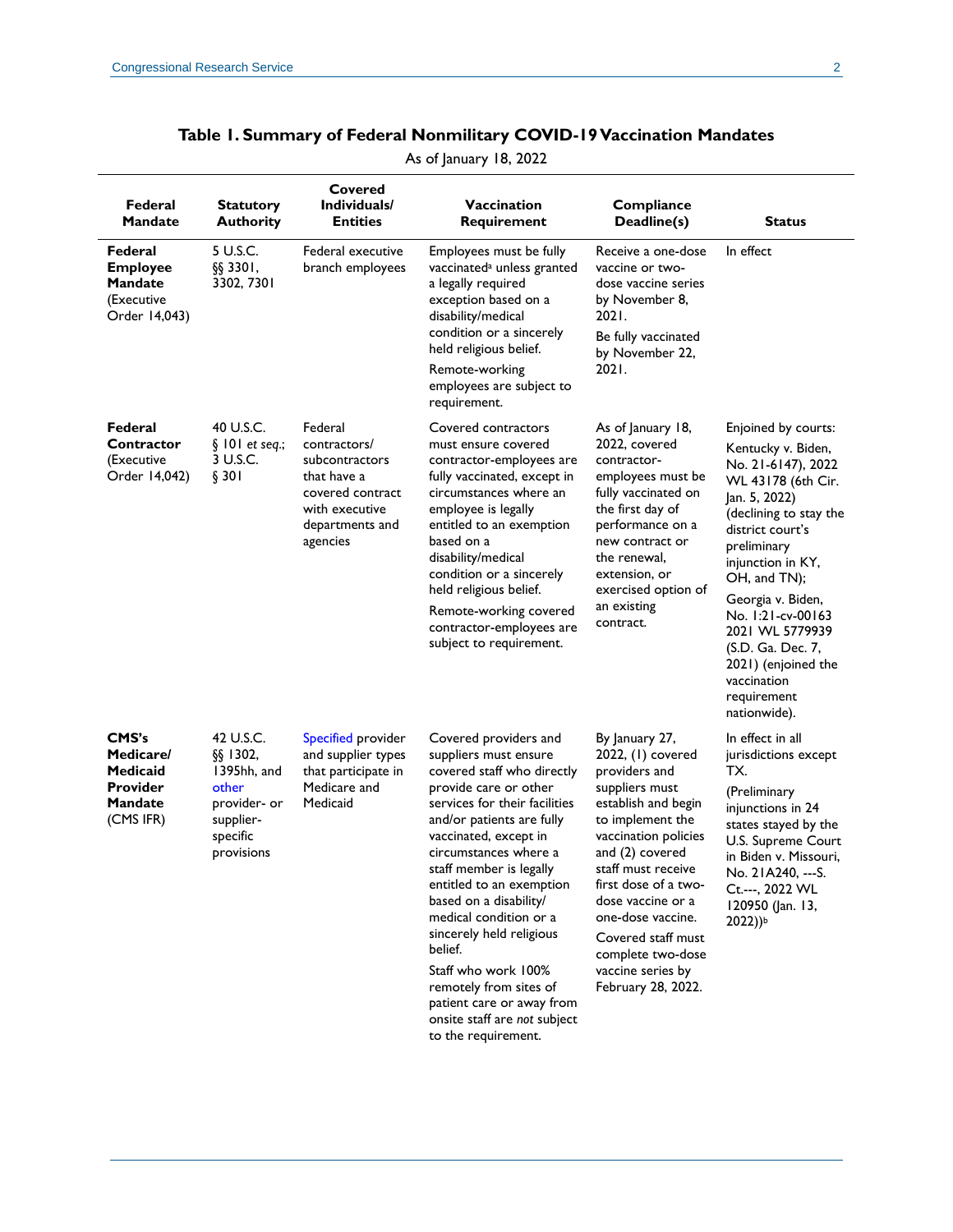| Federal<br><b>Mandate</b>                                                                        | <b>Statutory</b><br><b>Authority</b> | Covered<br>Individuals/<br><b>Entities</b>                                                                                                                                                                                                                            | Vaccination<br>Requirement                                                                                                                                                                                                                                                                                                                                                                                                                                                                                                                                                                                                | Compliance<br>Deadline(s)                                                                                                                                                                                                                                                               | <b>Status</b>                                                                                                                                                       |
|--------------------------------------------------------------------------------------------------|--------------------------------------|-----------------------------------------------------------------------------------------------------------------------------------------------------------------------------------------------------------------------------------------------------------------------|---------------------------------------------------------------------------------------------------------------------------------------------------------------------------------------------------------------------------------------------------------------------------------------------------------------------------------------------------------------------------------------------------------------------------------------------------------------------------------------------------------------------------------------------------------------------------------------------------------------------------|-----------------------------------------------------------------------------------------------------------------------------------------------------------------------------------------------------------------------------------------------------------------------------------------|---------------------------------------------------------------------------------------------------------------------------------------------------------------------|
| OSHA's<br>Large<br><b>Employer</b><br>Vaccination<br>and Testing<br><b>Mandate</b><br>(OSHA ETS) | 29 U.S.C.<br>§ 655(c)                | In all jurisdictions,<br>private employers<br>with 100 or more<br>employees.<br>In 26 states,<br>Puerto Rico, and<br>the U.S. Virgin<br>Islands with<br>OSHA-approved<br>state plans, state<br>and local<br>government<br>employers with<br>100 or more<br>employees. | A covered employer must<br>establish and enforce a<br>policy that either<br>(1) ensures employees<br>are fully vaccinated,<br>except in circumstances<br>where an employee is<br>legally entitled to an<br>exemption based on a<br>disability/medical<br>condition or sincerely<br>held religious belief; or<br>(2) requires employees to<br>be fully vaccinated or<br>provide proof of regular<br>COVID-19 testing and<br>wear a face covering<br>when indoors.<br>Employees who work<br>remotely, at a site where<br>other people are not<br>present, or exclusively<br>outside are not subject to<br>the requirements. | Covered<br>employers must<br>establish and begin<br>to implement the<br>vaccination policies<br>by January 10,<br>2022.<br>Covered<br>employees must<br>receive either a<br>one-dose vaccine<br>or a two-dose<br>vaccine series, or<br>begin regular<br>testing by February<br>9, 2022. | Stayed by the U.S.<br>Supreme Court.<br>(See Nat'l Fed. of<br>Indep. Bus. v. Dep't<br>of Labor, No.<br>21A244, --- S. Ct.---,<br>2022 WL 120952<br>(Jan. 13, 2022)) |

**Source:** CRS analysis of the relevant Executive Orders, CMS IFR, and OSHA ETS as well as related litigation.

- <span id="page-2-0"></span>a. For purposes of the relevant Executive Orders, CMS IFR, and OSHA ETS, individuals are considered "fully vaccinated" for COVID-19 two weeks after they have received either a one-dose vaccine or a two-dose vaccine series.
- <span id="page-2-1"></span>b. As of January 18, 2022, the IFR remains enjoined in Texas, where a district court issued a separate preliminary injunction that was not before the Supreme Court. The government's motion to stay the preliminary injunction, based on the Supreme Court's order in *Biden v. Missouri*, is pending before the district court.

#### **Author Information**

Wen W. Shen Legislative Attorney

### **Disclaimer**

This document was prepared by the Congressional Research Service (CRS). CRS serves as nonpartisan shared staff to congressional committees and Members of Congress. It operates solely at the behest of and under the direction of Congress. Information in a CRS Report should not be relied upon for purposes other than public understanding of information that has been provided by CRS to Members of Congress in connection with CRS's institutional role.